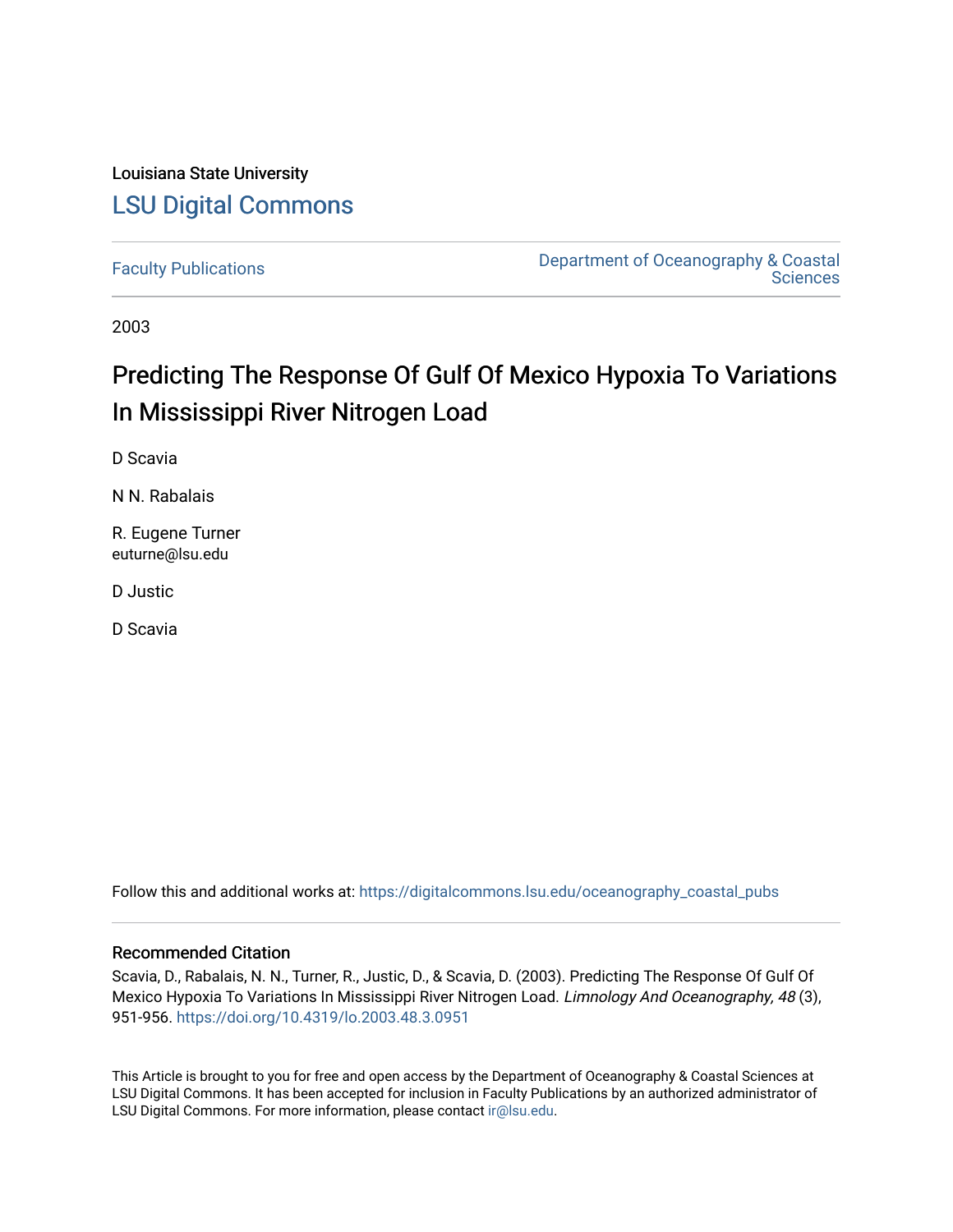# LIMNOLOGY **AND** OCEANOGRAPHY

*May 2003* Volume 48 Number 3

*Limnol. Oceanogr.,* 48(3), 2003, 951–956  $©$  2003, by the American Society of Limnology and Oceanography, Inc.

### Predicting the response of Gulf of Mexico hypoxia to variations in Mississippi River nitrogen load

#### *Donald Scavia*

National Oceanic and Atmospheric Administration, 1305 East West Highway, Silver Spring, Maryland 20910

#### *Nancy N. Rabalais*

Louisiana Universities Marine Consortium, Chauvin, Louisiana 70344

*R. Eugene Turner, Dubravko Justic´, and William J. Wiseman, Jr.* Louisiana State University, Baton Rouge, Louisiana 70803

#### *Abstract*

The effects of nutrient loading from the Mississippi River basin on the areal extent of hypoxia in the northern Gulf of Mexico were examined using a novel application of a dissolved oxygen model for a river. The model, driven by river nitrogen load and a simple parameterization of ocean dynamics, reproduced 17 yr of observed hypoxia location and extent, subpycnocline oxygen consumption, and cross-pycnocline oxygen flux. With Monte Carlo analysis, we illustrate through hindcasts back to 1968 that extensive regions of low oxygen were not common before the mid-1970s. The Mississippi River Watershed/Gulf of Mexico Hypoxia Task Force set a goal to reduce the 5-yr running average size of the Gulf's hypoxic zone to less than 5,000 km2 by 2015 and suggested that a 30% reduction from the 1980–1996 average nitrogen load is needed to reach that goal. Here we show that 30% might not be sufficient to reach that goal when year-to-year variability in ocean dynamics is considered.

The evolution and management of summer hypoxia in bottom waters of the northern Gulf of Mexico have recently received considerable scientific and policy attention because of the enormous size of the hypoxic zone and because of its implications for watershed management within  $>40\%$  of the continental United States—the Mississippi River Basin (Turner and Rabalais 1994; CENR 2000; Mississippi River/ Gulf of Mexico Watershed Nutrient Task Force 2001; Mitsch et al. 2001; Rabalais et al. 2002*a*). Extensive regions of bottom oxygen concentrations  $\leq 2$  mg L<sup>-1</sup> form off the Louisiana coast each spring and summer (Rabalais and Turner 2001). These regions have recently extended 600 km westward from the mouth of the Mississippi River past the Texas border. These hypoxic regions averaged 8,300 km<sup>2</sup> in 1985– 1992 and increased to an average of 16,000 km2 in 1993– 2001 (Rabalais et al. 2002*a*). An assessment of the causes and consequences of hypoxia concluded that the almost threefold increase in nitrogen load to the Gulf (Goolsby et al. 2001) has driven the long-term increase in hypoxia since the middle of the last century (CENR 2000; Rabalais et al. 2002*a*). Riverine nitrogen input stimulates coastal algal production and the subsequent settling of organic matter below the pycnocline. Because the pycnocline isolates deeper waters from the surface and inhibits vertical oxygen flux, decomposition of organic matter below the pycnocline consumes oxygen faster than it is replenished, and oxygen concentrations decrease dramatically.

Variability in climate and ocean dynamics control much of the interannual variability in hypoxia extent (Rabalais et al. 1999, 2002*a*), which can confound the understanding of its response to the management actions being proposed for the basin (Mississippi River/Gulf of Mexico Watershed Nutrient Task Force 2001; Rabalais et al. 2002*a*). We use a

*Acknowledgments*

Data management, manipulation, contouring, and length determinations were done by Ben Cole. This paper is partially a result of research funded by the National Oceanic and Atmospheric Administration Coastal Ocean Program under award NA06OP0528 to Louisiana Universities Marine Consortium (LUMCON) and awards NA06OP0529 and NA06OP0526 to Louisiana State University. Funds for determining the size of the hypoxic zone since 1985 have come from NOAA Coastal Ocean Program and National Ocean Service, Louisiana Board of Regents; LUMCON, and Louisiana Sea Grant Program. Earlier versions of this manuscript benefited from reviews by Donald Pryor, Thomas O'Connor, David Scheurer, Michael Dowgiallo, Kenric Osgood, and two anonymous reviewers.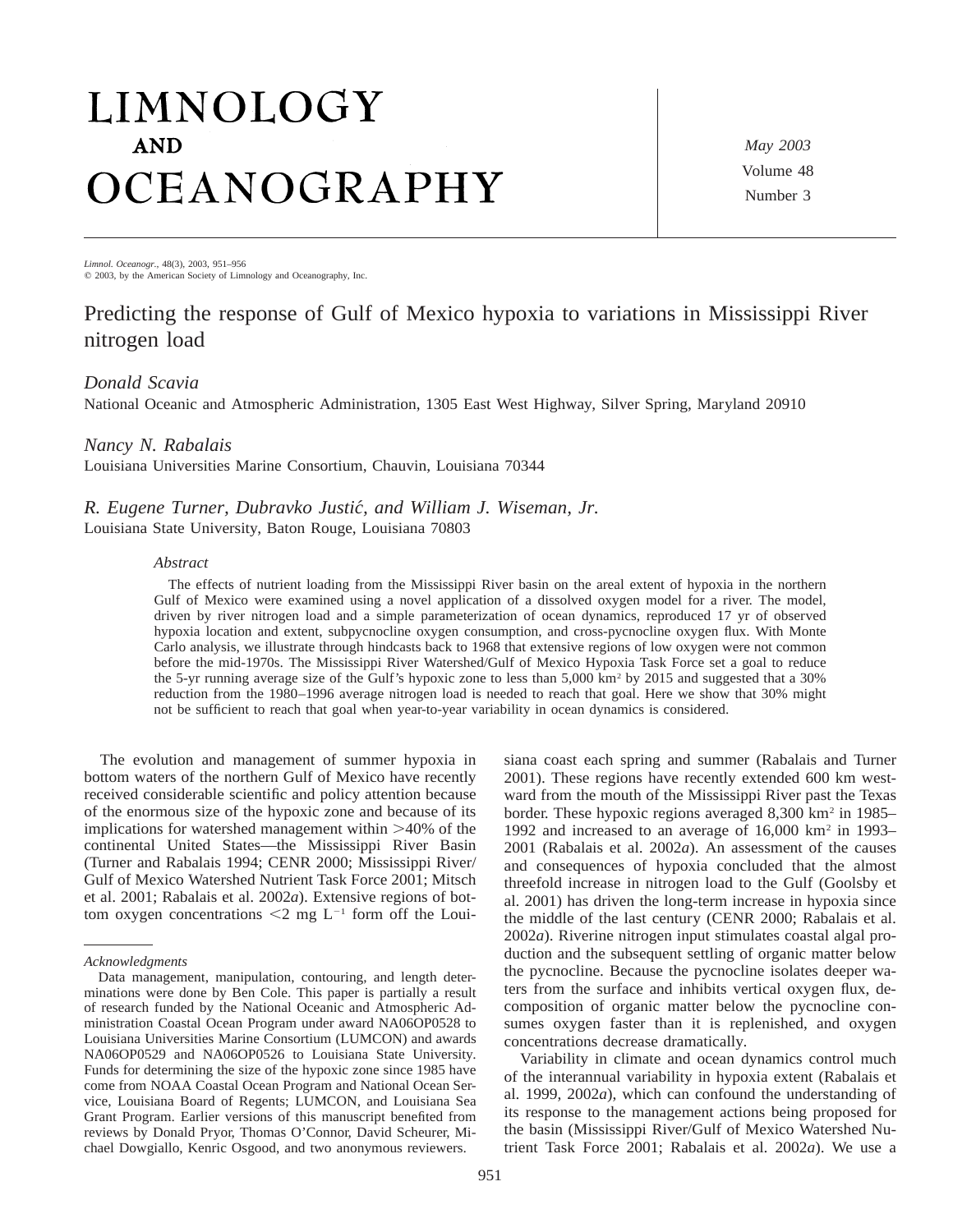biophysical model to explore the relative influence of nitrogen load and ocean variability on changes in hypoxia and provide hindcasts and forecasts of hypoxic area in response to changes in loads, bounded by ranges in potential ocean conditions. Although efforts to model the interactions between nutrient load and oxygen dynamics have successfully simulated temporal variability within one vertical dimension  $(e.g., Justi\acute{c}$  et al. 1996, 1997, 2002) and three dimensions (Bierman et al. 1994), this model is the first to successfully predict the direct effect of variable nutrient loads on the areal extent of hypoxia on this shelf.

#### Methods

*The model*—The model here is used extensively to simulate oxygen concentrations in rivers and estuaries (e.g., Chapra 1997). The mass balance model simulates concentrations of oxygen-consuming organic matter

$$
dB/dt = -v \, dB/dx - aB
$$

and the dissolved oxygen deficit

$$
dD/dt = -v \, dD/dx + aB - bD
$$

downstream from point sources of organic load. *B* is the concentration in oxygen equivalents of the decomposing organic matter (mg  $L^{-1}$ ), *D* is the dissolved oxygen deficit (mg  $L^{-1}$ , *t* is time (d), *x* (km) is the distance downstream from the point source of *B,* a and b are first-order rate constants for organic matter decomposition and oxygen flux  $(d^{-1})$ , respectively, and *v* is the net downstream advection of subpycnoclinal waters (km  $d^{-1}$ ).

The steady state solution for a given point source, ignoring longitudinal dispersion and assuming no upstream oxygen deficit is

$$
B = B_0 e^{-ax/v}
$$
  

$$
D = [a/(b - a)]B_0[e^{-ax/v} - e^{-bx/v}]
$$

where  $B_0$  is the oxygen demand at the point source (= $W/Q$ , mg  $L^{-1}$ ), *W* is the point source load of *B* (g d<sup>-1</sup>), and *Q* is the flow of the modeled stream  $(m<sup>3</sup> d<sup>-1</sup>)$ . In this application, we calculated annual, summer steady state, subpycnoclinal oxygen concentration profiles downstream from two sources of oxygen demand—the Mississippi and Atchafalaya rivers.

In this analysis, we assume there is a correspondence between the measured extent of midsummer hypoxia and that which would be achieved at steady state. In reality, the spring and early summer production of organic matter, its subsequent rapid westward movement along the surface, and its settling into the slower moving bottom waters is a dynamic transition into the summer and early fall development of hypoxia. However, our ability to accurately simulate the year-to-year variability with this summer model helps validate the use of point source approximations, parameterized oceanography, and steady state conditions for this application. Expansion beyond these simplifications with, for example, multilayered, time-dependent models could add further insight into the transition periods; however, they also require significantly more parameter estimation, calibration, and field data.



Fig. 1. A linear regression of observed hypoxic area and length. The regression was forced through the origin (slope =  $33.13$ ;  $r^2$  = 0.79).

In addition to these assumptions of steady state and no dispersion, applying this model to Gulf hypoxia assumes that (1) surface- and bottom-water movement west of the Mississippi River in summer is constrained such that the subpycnocline water movement can be modeled as one-dimensional flow and that hypoxic zone length adequately characterizes its area, (2) river nitrogen load can be used as a surrogate for the load of biological oxygen demand below the pycnocline, (3) subpycnocline oxygen consumption can be modeled as a first-order process proportional to organic matter concentration, and (4) oxygen flux across the pycnocline can be modeled as a first-order process proportional to the oxygen deficit. The validity of these assumptions is discussed in the following paragraphs, as well as in the description of the model calibration results.

Interactions among buoyant river plumes, tidal currents, the Louisiana coastal current, northward excursions of the Loop Current and its eddies, wind-driven circulation, and hurricanes make an analysis of the oceanographic environment in the northern Gulf of Mexico complicated, especially in surface waters over short time scales. However, for the time scales of this analysis, we assume that subpycnoclinal physics can be captured simply as net westward advection. Whereas surface water currents can be rapid and show significant reversals in flow, bottom waters during summer stratification are fairly isolated from much of the surface dynamics and have typical westward velocities between 0.5 and 1.0 km d<sup>-1</sup> (DiMarco et al. 1997; Rabalais et al. 1999).

*Hypoxia data*—The relatively slow, constrained flow, coupled with other biogeochemical and physical processes, produces the characteristic shape of the hypoxic zone. These hypoxic areas typically extend westward from the mouths of the Mississippi and Atchafalaya rivers, sometimes connecting to form one continuous 500–600-km-long zone from the Mississippi River delta, past the Texas border. In contrast to their length, they are typically only  $30-60$  km wide and  $<$ 10 m thick. To compare hypoxic zone length and area, contours of bottom-water oxygen concentration  $\leq 2$  mg L<sup>-1</sup> were generated from field data (Rabalais et al. 1999; Rabalais et al.  $2002a$ ) using the Kriging interpolation method of Surfer<sup>®</sup> 7 (Golden Software, Inc., 2002). Distances along the length of the hypoxic area(s) were measured using  $ArcView^{\circledast}$  (Envi-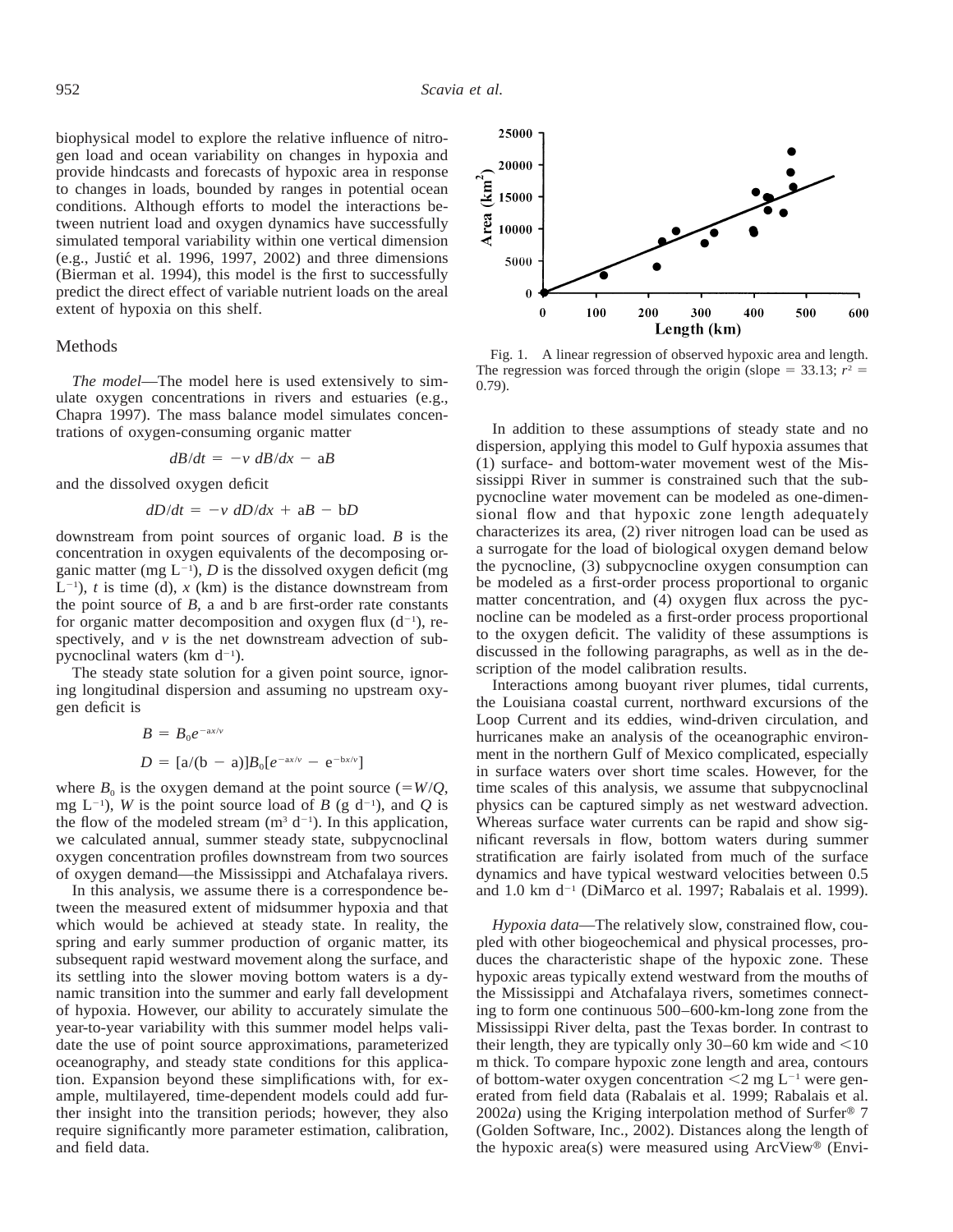

Fig. 2. May–June total nitrogen loads from the Mississippi and Atchafalaya Rivers used in model simulations. Solid bars are Mississippi; open bars are Atchafalaya.

ronmental Systems Research Institute, Inc., 1996) software on imported Surfer-generated contours. The characteristic shape of the hypoxic area, supporting the strong dependence on long-shore transport, leads to a significant, simple linear regression of area with length (slope =  $33.13$ ;  $r^2 = 0.79$ ; Fig. 1). This strong correlation and the relatively slow, lowfrequency currents observed in the bottom waters appear to justify the assumption of a one-dimensional analysis.

The modeled subpycnocline oxygen concentrations decrease downstream from the mouth of the Mississippi River for 50–100 km and then gradually increase, followed by another decrease downstream from the Atchafalaya. Because the model simulates subpycnocline concentrations, but the observations of hypoxia extent are for areas along the bottom, one has to ascertain for model comparisons a subpycnocline concentration that corresponds to hypoxia along the bottom. Typical vertical oxygen profiles (Rabalais et al. 1999) indicate that subpycnocline average concentrations  $<$ 3.0 mg L<sup>-1</sup> correspond to the existence of hypoxic waters  $(< 2.0$  mg L<sup>-1</sup>) at the bottom. Using 3.0 mg L<sup>-1</sup> in the model to approximate the location of hypoxia, downstream concentration profiles will produce two separate patches or one continuous patch, depending on whether the increasing concentration after the decline from the Mississippi source exceeds 3 mg  $L^{-1}$  before approaching the Atchafalaya. Model estimates for the length of the hypoxic zone correspond to the total length of these profiles with subpycnoclinal concentrations  $\leq$ 3 mg L<sup>-1</sup>. Area estimates were calculated from the predicted length and the length–area regression.

*Nitrogen loads*—We considered the load of oxygen-consuming material to be proportional to the loading rate of May–June river total nitrogen (TN) because nitrogen is the most direct stimulant of the spring and early summer plankton blooms that fuel hypoxia (Lohrenz et al. 1997; Justic´ et al. 1997). The Mississippi River basin drains into the Gulf in two primary locations—the Mississippi main stem and the Atchafalaya River—and nitrogen loads are calculated for stations at St. Francisville and Melville, respectively (USGS 2002). The Old River Control Structure, maintained by the U.S. Army Corps of Engineers, allows 70% of the flow down the Mississippi main stem and 30% down the Atchafalaya. Consequently, the ratio of Mississippi to Atchafalaya TN is 2.95 ( $\pm$ 0.34) for 1980–2002, the period of record in which TN estimates, calculated as  $NO<sub>3</sub> + NO<sub>2</sub> + TKN$ , are available. TKN estimates for St. Francisville were not available prior to 1975, and no data were available from Melville prior to 1980. Therefore, we used simple linear regressions to build a complete record for hindcasts to 1968 (Fig. 2). Based on St. Francisville (S) and Melville (M) data from 1980 to 2002,  $TN_M = 2,420 + 0.323TN_S$  ( $r^2 = 0.90$ ). Based on St. Francisville data from 1975 to 2002, TKN  $= 5,056$  $+ 0.461(NO<sub>3</sub> + NO<sub>2</sub>)$  ( $r<sup>2</sup> = 0.66$ ).

The model treats these two rivers as point sources and places the Mississippi source at the origin of the model's spatial domain and the Atchafalaya 220 km downstream. We assume that 50% of the Mississippi source is entrained in the westward flowing plume based on a number of considerations (Dinnel and Wiseman 1986; Rabalais et al. 1996, 1999). For example,  $\sim$  53% of the total flow comprises flows from the westward-oriented passes (South Pass, Southwest Pass, and Grand and Tiger Passes). Coriolis forcing and average wind direction from the southeast enhance westward flow from these passes, and long-shelf profiles of salinity, turbidity, and nutrient concentrations show the clear influence of the westward flow compared to the eastward distributed and offshore flow. The second point source is estimated by calculating a mass balance from *B* and *D,* derived from the upstream source, and the new  $B_0$  from the Atchafalaya River. Treating these two rivers as point sources to the subpycnocline is partially justified because a significant portion of the river-stimulated surface algal production settles below the pycnocline within a few tens of kilometers from these sources. Satellite imagery and in situ measurements confirm that, although production continues in surface waters as nutrients are regenerated downstream, both production and surface chlorophyll decrease significantly away from the river mouths, indicating considerable settling below the pycnocline (Rabalais et al. 2002*b*).

We use the Redfield ratio to convert nitrogen to algal carbon (5.67 g C  $g^{-1}$  N), a respiratory quotient of 0.77 for oxygen consumption (3.47 g  $O_2$  g<sup>-1</sup> C), and an estimate that 50% of surface algal production settles beneath the pycnocline (Justic´ et al. 1996, 1997; Rabalais et al. 2002*b*). If all river nitrogen entrained in the westward flowing plume is converted to algae and is not recycled and if the average effective westward water flow below the pycnocline is 0.6  $km^3$  d<sup>-1</sup> (60 km wide, 10 m thick, 1.0 km d<sup>-1</sup>), then the nitrogen load (Mt [metric tons]  $d^{-1}$ ) can be converted to a subpycnocline oxygen demand (mg  $O_2$  L<sup>-1</sup>) at the river source by a factor of 0.016. Although we used this factor in the model, its actual value is not critical because it is held constant across all 17 yr of calibration, and our focus is on simulating the effects of interannual variation in nitrogen load.

#### Model calibration

The model explains 55% of the variability (calculated as  $1 - \sum (P_i - Q_i)^2 / \sum (Q_i - Q_m)^2$ , where  $P_i$  is the *i*th prediction,  $O_i$  is the *i*th observation, and  $O_m$  is the observation mean)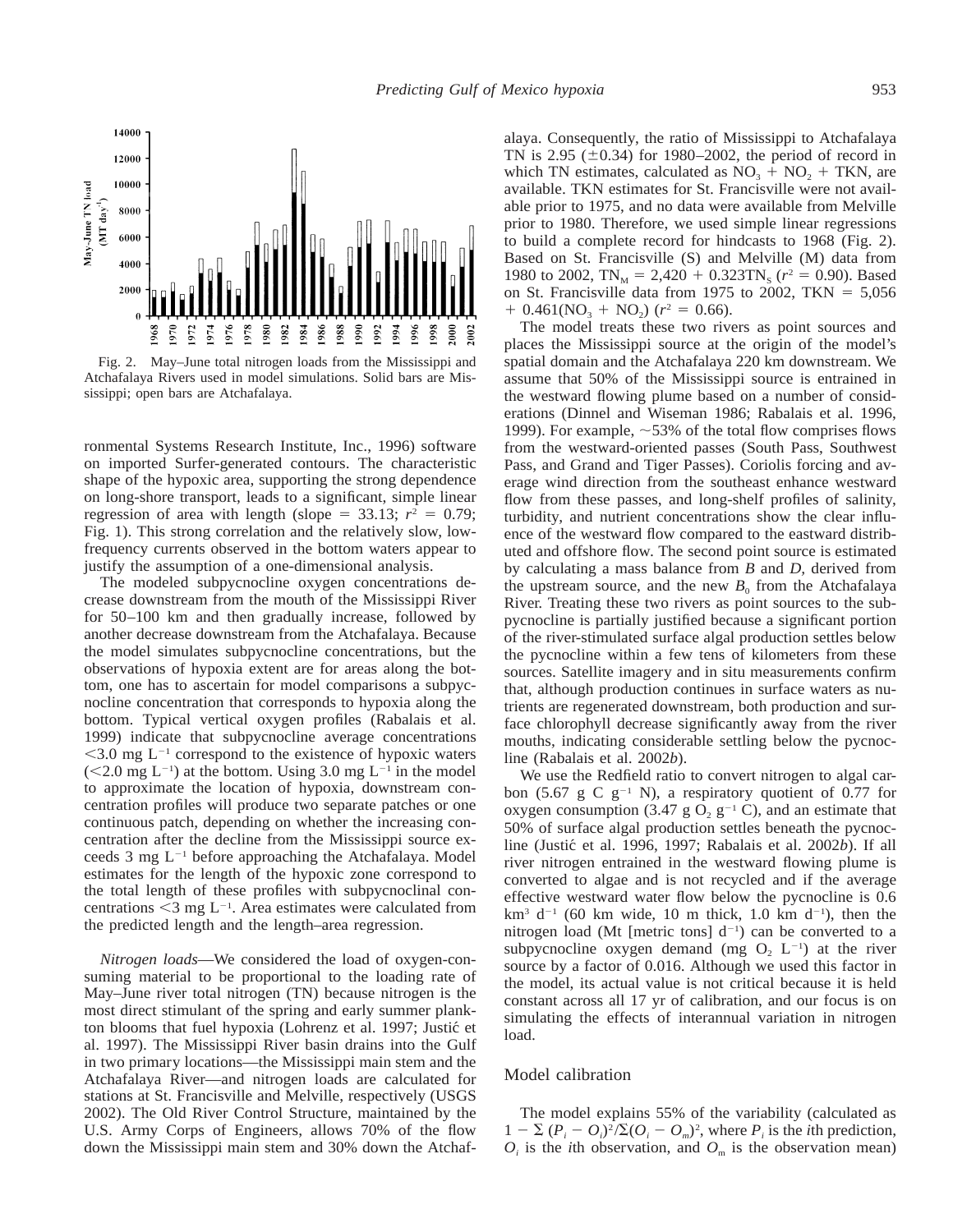

Fig. 3. Simulated hypoxic zone (a) length, (b) area, and (c) calibrated advection terms. Circles in (a) and (b) are observed lengths and areas; there were no comprehensive field data collected in 1989. Circles in panel c are calibrated advection terms; asterisks in panel c are mean bottom-water advection terms from LATEX (Louisiana-Texas Physical Oceanography Program) moorings (DiMarco et al. 1997).

in hypoxic zone length and 45% of the variation in area when the rate coefficients and net westward advection (0.56 km d<sup>-1</sup>) are kept constant across all years. Holding all coefficients constant assumes that all environmental factors influencing the development of hypoxia, other than nitrogen load, are constant from year to year. Although there is little reason to expect significant interannual variation in the stoichiometric ratios or the first-order rates of subpycnocline oxygen consumption or cross-pycnocline oxygen flux, one would expect significant variations in the physical processes controlling the subpycnocline flow. Parameterizing interannual variation in these dynamics through variations in the net advection term provides a more realistic representation. We estimated the net westward advection of subpycnocline water from current meters located within the hypoxic region (Stas. 15, 16) at depths of 25 and 18 m (DiMarco et al. 1997) by averaging the reported 14-d means for 8 Apr–21 Sep 92, 24 Mar–21 Sep 93, and 23 Mar–20 Sep 94. The results were 0.99, 0.62, and 0.63 km  $d^{-1}$ , respectively. Using these measured values in the model resulted in simulated patch lengths of 260, 520, and 460 km for 1992, 1993, and 1994, respectively. Given the simplicity of this model, these values compare favorably to the observed patch lengths of 307, 469, and 428 km.

Comprehensive current velocity observations are not available for the remaining years, although current speeds were typically  $\leq 0.9$  km d<sup>-1</sup> for this region in 1993–1997 (Rabalais et al. 1999). Therefore, the advection term was

varied year-by-year to calibrate the model to match the observed hypoxia lengths and areas. By doing so, the calibrated model explains 95% of the variation in hypoxia length and 88% of the variation in hypoxia area (Fig. 3). Faster advection appears to move the decomposing organic matter further downstream, expanding the area of hypoxia. Slower advection retains the organic matter closer to the sources, often resulting in smaller areas, but lower oxygen concentrations. These 17 calibrated advection values  $(0.53 \pm 0.16)$  are well within the range of observed variation from moorings. Because we do not know historical values for this calibration term and we cannot know their future values, we use the mean and standard deviation from the calibration to represent its natural variability and use them to express such variability in the hindcasts and forecasts in the following sections.

Cross-pycnocline oxygen flux and subpycnocline oxygen consumption are modeled as first-order processes proportional to the subpycnocline oxygen deficit and oxygen demand (organic matter), respectively. Because the values of the first-order rate constants used for flux and consumption  $(0.01$  and  $0.003$  d<sup>-1</sup>, respectively) are parameterizations of many processes and thus cannot be derived from direct measurements, they were selected to produce the typical downstream oxygen profiles. However, one can compare the modeled fluxes to those calculated from observations made between 1995 and 1992. Simulated cross-pycnocline fluxes  $(0.041 \pm 0.019 \text{ mg } O_2 L^{-1} d^{-1})$  compare remarkably well to May–August monthly means calculated from measured oxygen balances for the same period and region (0.047  $\pm$ 0.008) (Justić et al. 1996, 1997). Simulated subpycnocline loss rates (0.050  $\pm$  0.027 mg O<sub>2</sub> L<sup>-1</sup> d<sup>-1</sup>) were also consistent with those determined from these mass balances (0.060  $\pm$  0.032) (Justic´ et al. 1996, 1997) and with direct respiration measurements (Turner et al. 1998).

The calibrated model predicted the occurrence of single and double patches in most years and placed the hypoxic zone between 10 and 600 km from the mouth of the Mississippi. It reproduced the observed multiple patches in 1986, 1987, 1990, and 1998; single patches in 1993–1997, 1999, 2001, and 2002; and minimal hypoxia in 1988.

#### Results and discussion

*Hindcasts, simulations, and forecasts*—The ability to simulate observed hypoxic zone lengths, locations, and areas, as well as rates of oxygen consumption and flux, in response to measured nitrogen loads and measured or calibrated subpycnoclinal advection makes it possible to assess the effects of potentially altered river nutrient loads under a range of oceanographic conditions. To account for variation in oceanographic conditions, the model was run 1,000 times for each loading scenario between 1968 and 2002 in a Monte Carlo analysis using values for advection drawn randomly from a normal distribution with mean and standard deviation equal to that derived from the 17-year calibration (0.53  $\pm$  0.16 km  $d^{-1}$ ).

Within the bounds of the Monte Carlo error analysis, the model matches the observed hypoxic zone lengths and areas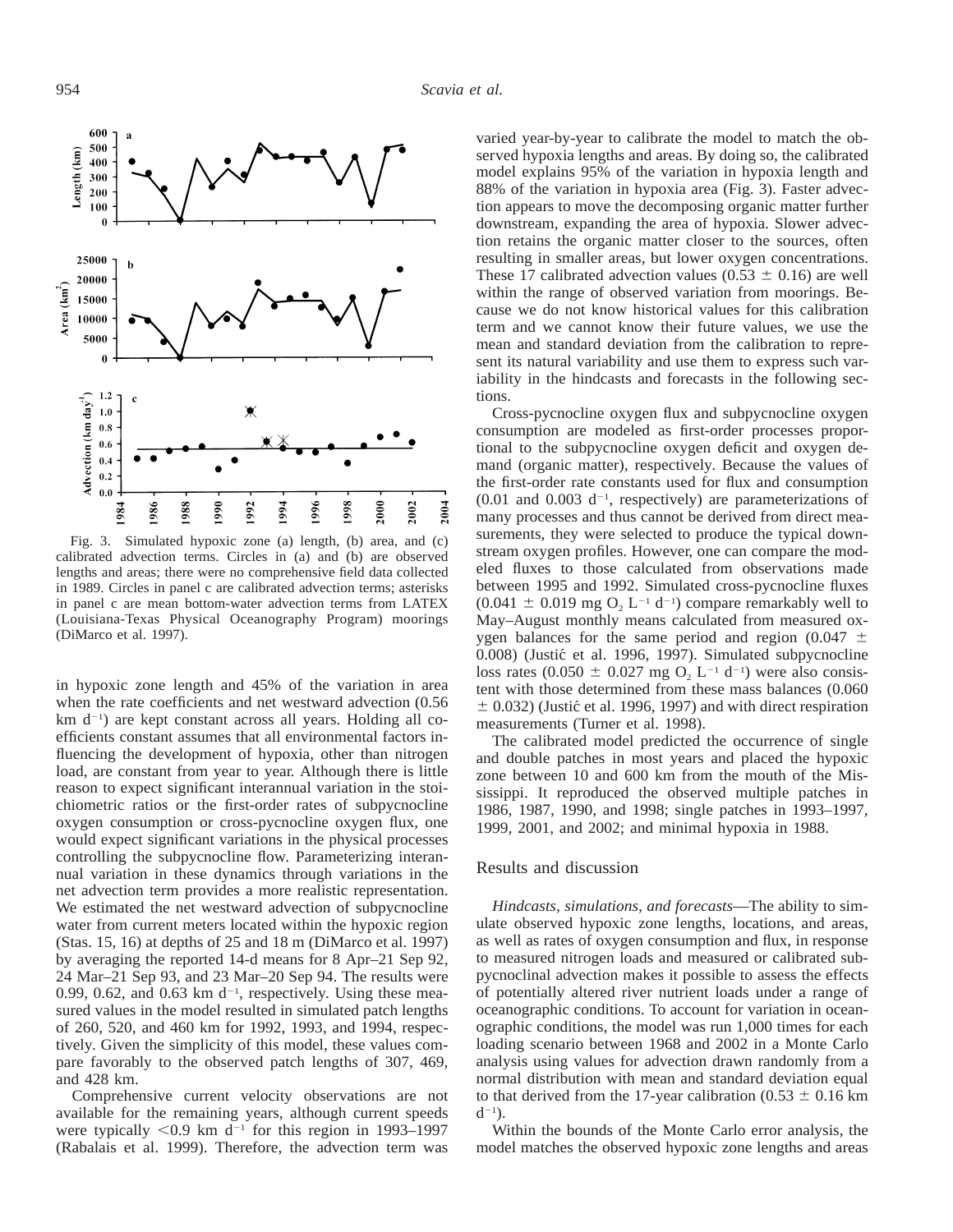

Fig. 4. Simulated hypoxic zone (a) lengths and (b) areas. Lines and error bars represent the first, second, and third quartiles from 1,000 simulations. Open squares are observed lengths and areas; there were no comprehensive field data collected in 1989.

for 1985 to 2002 quite well, with a few notable exceptions (Fig. 4). Hindcasts, using loads between 1968 and 1984, suggest that before the mid-1970s, the nitrogen load was not sufficient to produce significant areas of oxygen-depleted bottom waters. The model hindcasts hypoxic areas of 5,000– 10,000 km2 in 1973–1975, minimal hypoxia in 1976 and 1977, and significant and persistent large-scale regions between 1978 and the beginning of the shelf-wide cruises. These results are consistent with historic, albeit not comprehensive, surveys of hypoxia on the Gulf shelf (e.g., Turner and Allen 1982; Rabalais et al. 1999, 2002*a*). The model also suggests that hypoxia might have been more extensive in the mid-1980s than in the following decade. These hindcasts are consistent with those from a one-dimensional vertical model for a region within the hypoxic area between the Mississippi and Atchafalaya Rivers outfalls (Justic´ et al. 2002) and with the leveling off and significant year-to-year variability in nitrogen loading rates (Fig. 2).



Fig. 5. Ensemble forecasts of the response of hypoxia to changes in riverine nitrogen load. Loads are percent reduction from the 1980–1996 mean May–June total nitrogen loads. The shaded area, representing the ensemble forecast, contains all values between the first and third quartiles from 1,000 simulations. The horizontal bar at 5,000 km2 represents the Action Plan goal.

The model was also run 1,000 times for a suite of nutrient load reductions between 10 and 60% to evaluate potential hypoxia responses. The results suggest that load reductions within this range would be effective in reducing the extent of hypoxia. A 30% reduction in load would lead to a 20– 60% reduction in areal extent; a 40% reduction in load would lead to a 45–80% reduction in area (Fig. 5).

The Federal–State–Tribal Action Plan for reducing, mitigating, and controlling hypoxia in the northern Gulf of Mexico (Mississippi River/Gulf of Mexico Watershed Nutrient Task Force 2001) agreed on a goal to reduce the 5-yr running average of hypoxic area to below 5,000 km2 by 2015. The action plan also suggests that a 30% reduction from the 1980–1996 average nitrogen load would be needed to reach that goal and that most of the reduction would have to come from nonpoint sources as much as 1,000 km north of the Gulf. That goal was based on the best available scientific information at the time and is similar to nutrient reduction goals in other coastal systems in the United States and elsewhere (Boesch 2002). However, the model scenarios outlined here suggest that a 30% reduction might not be sufficient to reach this goal in most years (Fig. 5).

There are at least two important implications from this analysis. First, year-to-year variability in oceanographic conditions can significantly mask, in the short term, the effect of reduced nitrogen loads on the size of the hypoxic zone. Thus, setting a goal based on a 5-yr running average was important. This variability, as well as potential effects of longer term climate change and the relatively slow response time of the basin to changes in land use and management, emphasize the need for taking action now and monitoring carefully, while allowing for policy adjustments over time. Second, although the results here support the initial agenda set in the Action Plan to work toward a 30% load reduction,